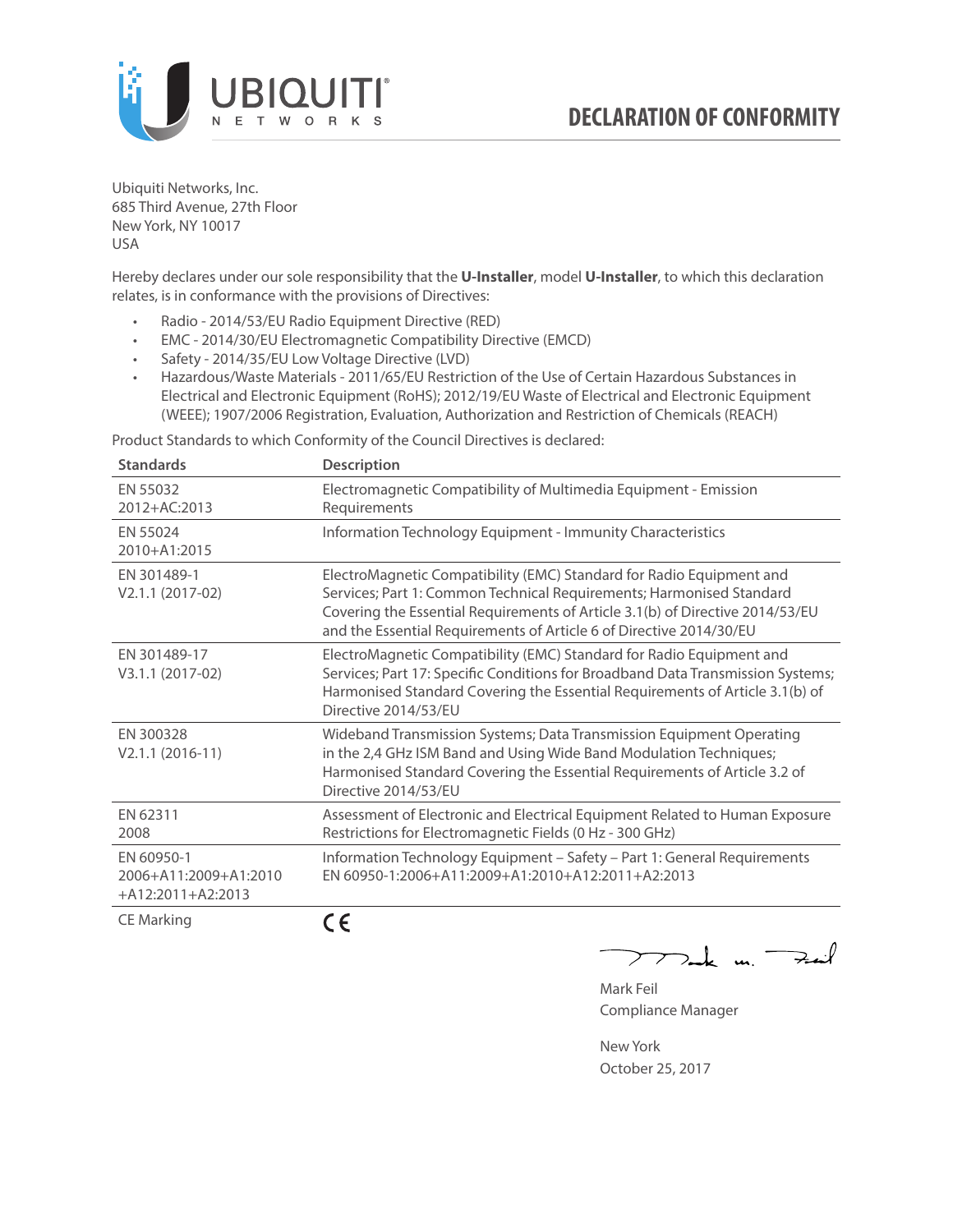

### **български** [Bulgarian]

С настоящото UBIQUITI NETWORKS декларира, че този тип радиосъоръжение U-Installer е в съответствие с Директива 2014/53/ЕС.

### **Hrvatski** [Croatian]

UBIQUITI NETWORKS ovime izjavljuje da je radijska oprema tipa U-Installer u skladu s Direktivom 2014/53/EU.

# **Čeština** [Czech]

Tímto UBIQUITI NETWORKS prohlašuje, že typ rádiového zařízení U-Installer je v souladu se směrnicí 2014/53/EU.

### **Dansk** [Danish]

Hermed erklærer UBIQUITI NETWORKS, at radioudstyrstypen U-Installer er i overensstemmelse med direktiv 2014/53/EU.

# **Nederlands** [Dutch]

Hierbij verklaar ik, UBIQUITI NETWORKS, dat het type radioapparatuur U-Installer conform is met Richtlijn 2014/53/EU.

# **English**

Hereby, UBIQUITI NETWORKS declares that the radio equipment type U-Installer is in compliance with Directive 2014/53/EU.

### **Eesti keel** [Estonian]

Käesolevaga deklareerib UBIQUITI NETWORKS, et käesolev raadioseadme tüüp U-Installer vastab direktiivi 2014/53/EL nõuetele.

### **Suomi** [Finnish]

UBIQUITI NETWORKS vakuuttaa, että radiolaitetyyppi U-Installer on direktiivin 2014/53/EU mukainen.

### **Français** [French]

Le soussigné, UBIQUITI NETWORKS, déclare que l'équipement radioélectrique du type U-Installer est conforme à la directive 2014/53/UE.

### **Deutsch** [German]

Hiermit erklärt UBIQUITI NETWORKS, dass der Funkanlagentyp U-Installer der Richtlinie 2014/53/EU entspricht.

### **Ελληνικά** [Greek]

Με την παρούσα ο/η UBIQUITI NETWORKS, δηλώνει ότι ο ραδιοεξοπλισμός U-Installer πληροί την οδηγία 2014/53/ΕΕ.

### **Magyar** [Hungarian]

UBIQUITI NETWORKS igazolja, hogy a U-Installer típusú rádióberendezés megfelel a 2014/53/EU irányelvnek.

# **Íslenska** [Icelandic]

Hér með lýsir UBIQUITI NETWORKS yfir því að U-Installer er í samræmi við tilskipun 2014/53/ESB.

### **Italiano** [Italian]

Il fabbricante, UBIQUITI NETWORKS, dichiara che il tipo di apparecchiatura radio U-Installer è conforme alla direttiva 2014/53/UE.